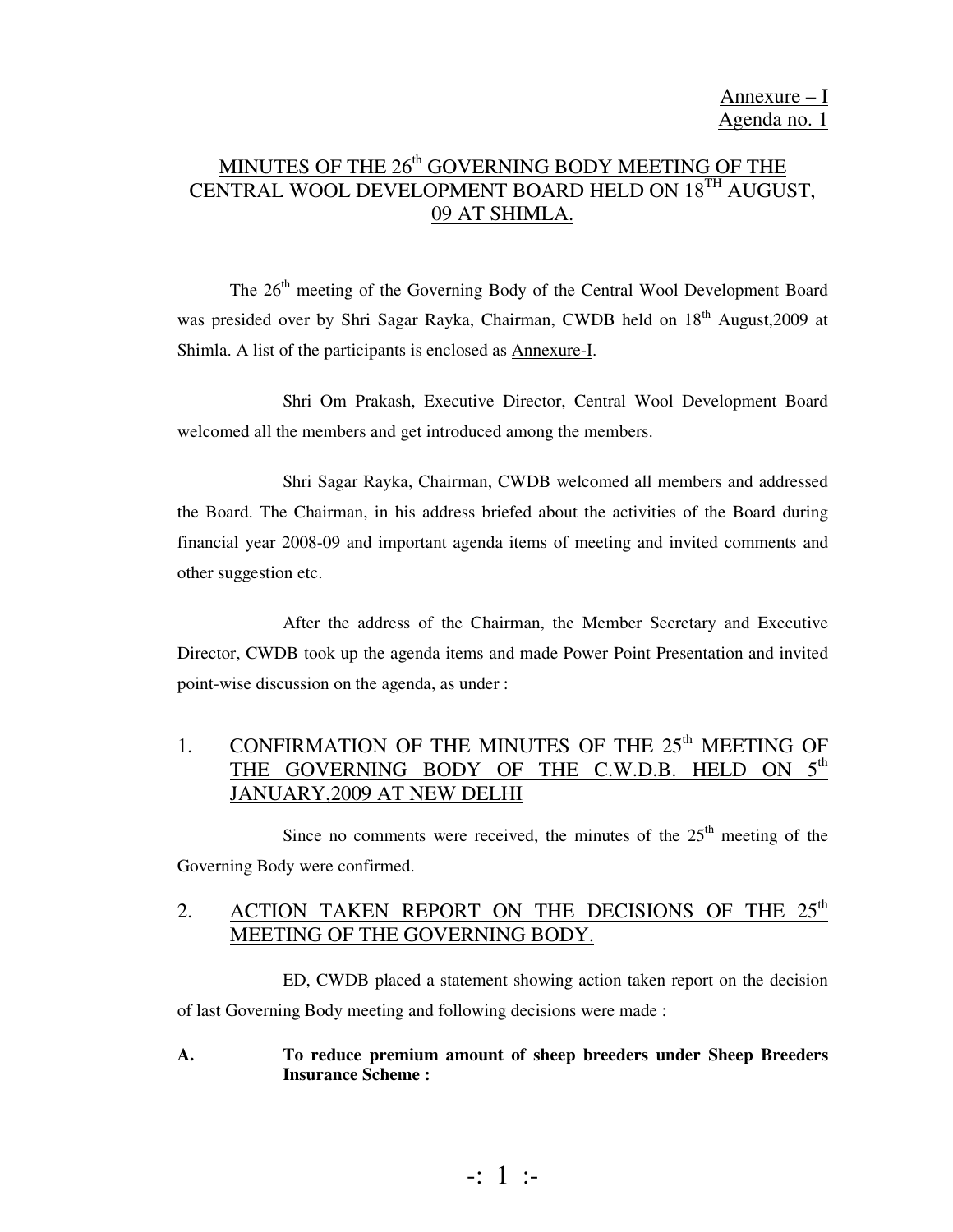MD, Karnataka Sheep & Wool Development Corp., Banglore informed that this scheme received tremendous response in Karnataka State but they are facing some difficulties regarding delay in settlement of claims and benefit of scholarship for students of  $10<sup>th</sup>$  class standard. He informed that the LIC is not considering the students of  $10<sup>th</sup>$  class for scholarship even after producing sufficient documents. The LIC of India required the pass out certificate of  $9<sup>th</sup>$  standard.

 The Chairman directed to take up the matter with LIC regarding scholarship for  $10<sup>th</sup>$  standard students in Karnataka and give direction to settle the claim within one month time period. He also directed to pursue the matter to bring down the premium amount as experience with this group is favourable to LIC.

#### **B. To engage some experts on short term contract or out-sourcing basis under different activities of Board :**

 As the Board is having minimal staff strength and even limited resources and capacity, the Governing Body, in principle, approved to engage some experienced/retired/ well qualified persons under its different schemes to meet additional requirement of manpower due to expansion of Board's work. The ED, CWDB informed that the Board has engaged a part time Veterinary Officer (Retd. from Govt. of Rajasthan). Keeping in view the work load full time Veterinary officer as consultant is required.

 The Dy. Secretary (Finance),MOT informed that the Board may engage the experts on out-sourcing basis as per procedure and guidelines laid down in this regard by the Government.

#### **C. To open a Sub-office-cum-Guest House of Board at New Delhi :**

 The Chairman instructed to explore possibility for getting suitable space in any Government accommodation at New Delhi and directed to open the office on priority basis for better coordination and smooth disposal of the Board's work with Ministry.

### 3. DISCUSSION AND APPROVAL OF ACHIEVEMENTS/ PROGRESS MADE BY THE BOARD DURING THE ANNUAL PLAN 2008-09.

 ED, CWDB informed that against a target of 15.00 crore, the Board has utilized Rs. 14.80 crore under Plan head of the Annual Plan 2008-09 and explained in detail about physical and financial targets and achievements under different activities. He also explained that the Board had made a provision of Rs. 1.00 crore to establish two Common

$$
\div 2 \div
$$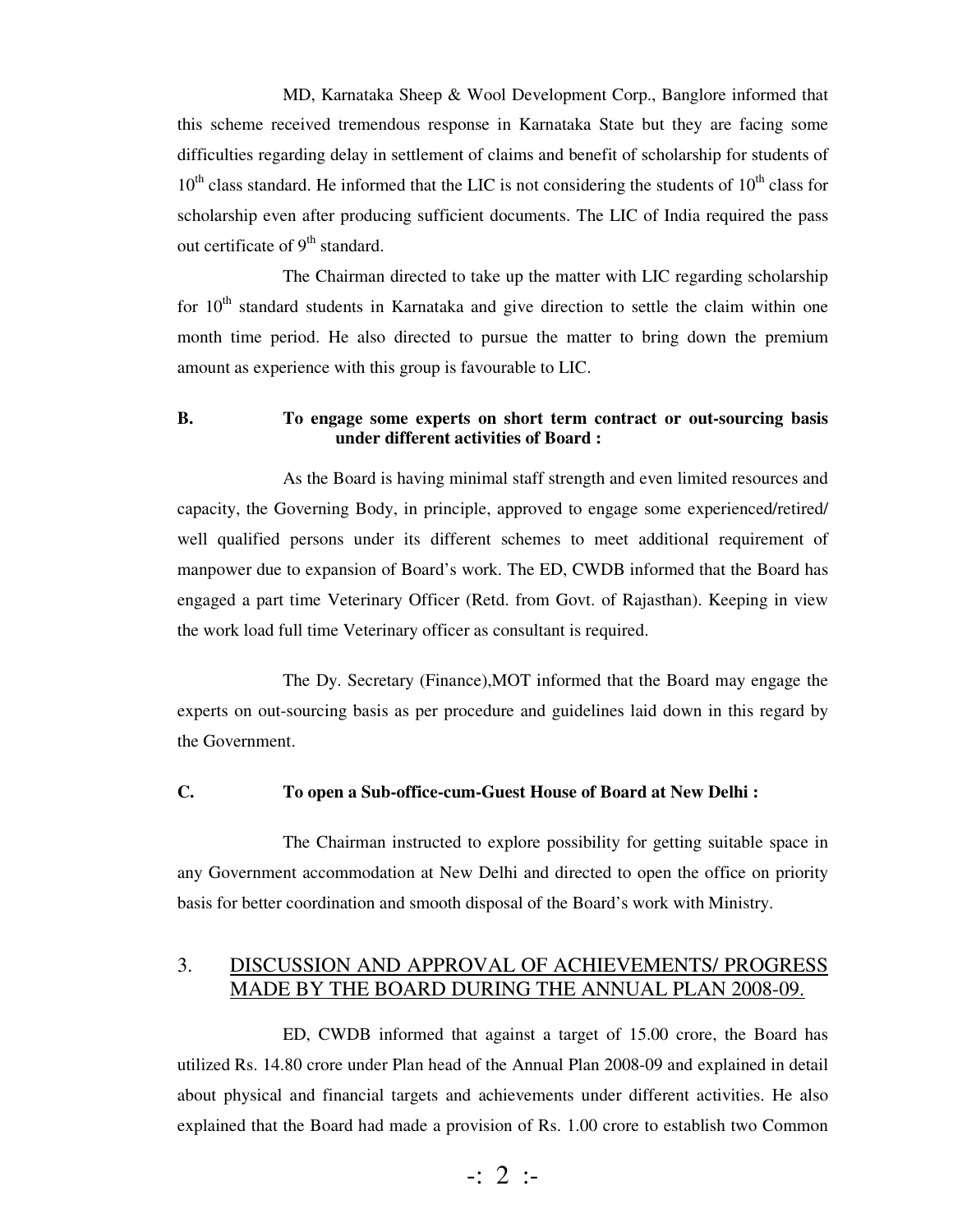Facility Centres each of Rs. 0.50 crore under Pre-loom activity under 'Quality Processing of Wool'. Under this scheme, the Board had established both the CFCs but utilized amount of Rs. 0.80 crore only as next installment of grant under one CFC could not be sanctioned due to non-completion of tendering work for installation of machineries etc. upto end of the financial year 2008-09.

 Shri S. Chandrasekhar, CMD, Gujarat Sheep & Wool Development Corporation sent a E Mail where he has mentioned that "the review suggests (in his view) that the Board has been able to implement its schemes very creditably during 2008-09 although it had insufficient technical staff. Moreover, a number of systems appear to have been put in place during the year to monitor performance by agencies receiving grants from the Board." The Governing Body noted these achievements.

 After detail discussion, the Governing Body approved the achievements/ progress made by the Board during the Annual Plan 2008-09.

## 4. DISCUSSION AND APPROVAL OF ANNUAL PLAN 2009-10 AND PROGRESS MADE BY THE BOARD UNDER ITS VARIOUS PROGRAMME UPTO JULY,2009.

 The ED, CWDB informed that the MOT has approved financial allocation of Rs. 15.00 crore under Plan programme and Rs. 1.80 crore under non-plan allocation of Board for the current financial year 2009-10. He explained that the Board has sanctioned grant of Rs. 1.97 crore under SWIS, HRD and Quality & Processing schemes upto month of July, 2009 during Annual Plan 2009-10.

 The Governing Body approved the Annual Plan 2009-10 and progress made by the Board upto July,2009.

5. TO NOTE THE DECISIONS OF  $29^{TH}$  AND  $30^{TH}$  MEETINGS OF THE EXECUTIVE COMMITTEE OF THE C.W.D.B. HELD ON  $20^{TH}$ EXECUTIVE COMMITTEE OF THE C.W.D.B. HELD ON JANUARY AND  $17^{TH}$  HINE 2009 AT NEW D JANUARY AND 17<sup>th</sup> JUNE, 2009 AT NEW DELHI, RESPECTIVELY.

The Governing Body approved the decisions of  $29<sup>th</sup>$  and  $30<sup>th</sup>$  meetings of the Executive Committee of the CWDB.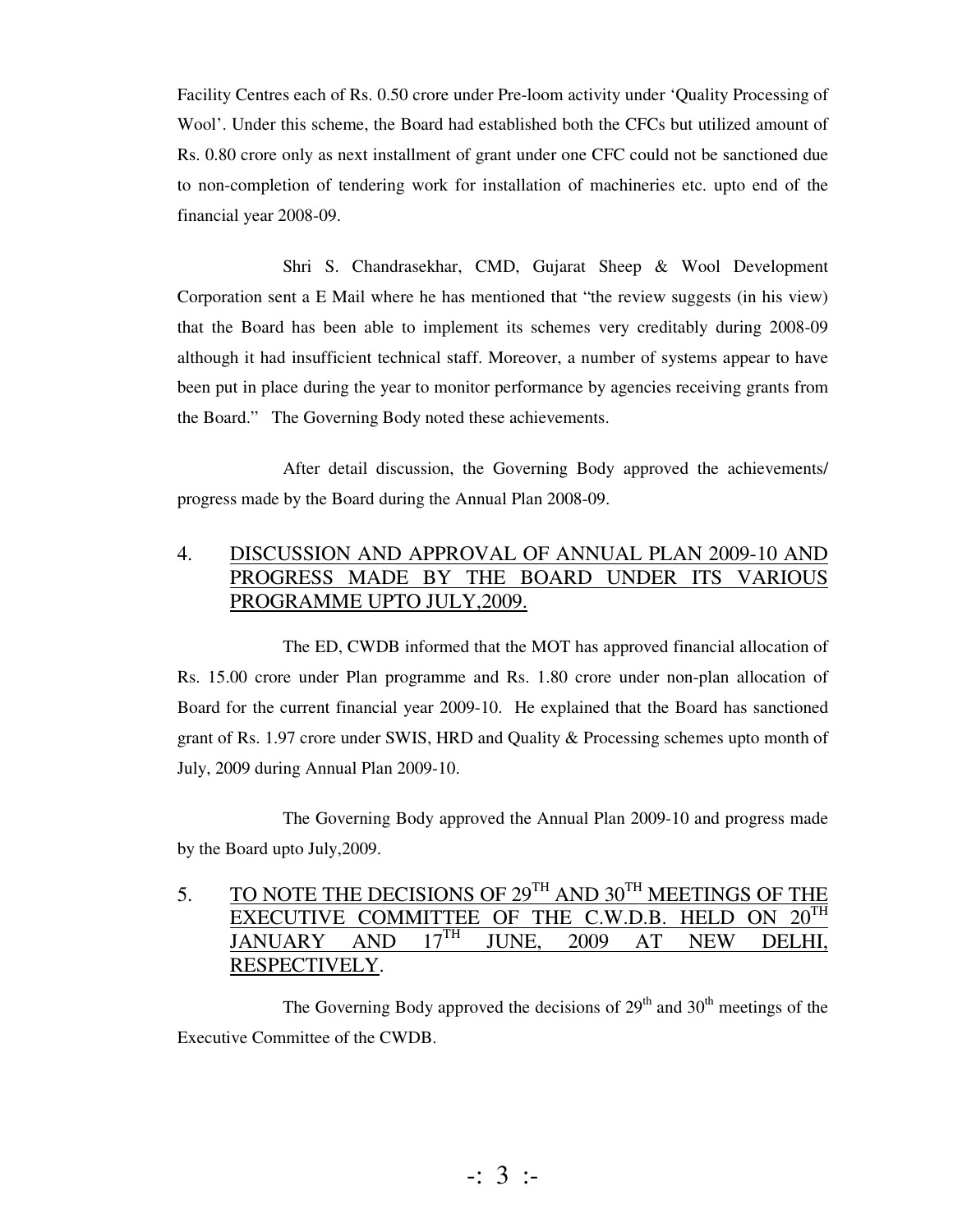## 6. TO ENHANCE ALLOWANCES/ENTITLEMENT OF BOARD'S NON-OFFICIAL MEMBERS FOR ATTENDING MEETINGS AND VISIT PROGRAMMES OF BOARD'S ACTIVITIES.

 The ED, CWDB informed that the Executive Committee has agreed in principle in its last meeting to revise allowances/entitlements of Board's non-official members for attending meetings and visit programmes of Board's activities and as per direction of this meeting the matter is placed before this Governing Body for discussion and further approval.

 He informed that as per existing orders, the non-official members are entitled to allowances equivalent to the officers of Grade Pay of Rs. 6,600/- under the recommendations of the Sixth Central Pay Commission for attending the meetings etc. Looking at prevailing higher hotel rates in metro cities, the present entitlement for stay in hotel (Rs. 1,500/- per day) is very low and put to a lot of inconvenience due to nonavailability of decent accommodation within permissible limits. As the Board is an autonomous body, decent accommodation in Circuit House etc. is also not easily available.

 The Dy. Secretary (Finance), MOT informed to forward the proposal to MOT to get necessary approval from competent authority in this regard.

 After detail discussion, the Governing Body, in principle, approved the proposal to enhance/revise entitlement for allowances to non-official members equivalent to the officers of Grade Pay of Rs. 7,600/- as per report of Sixth Central Pay Commission for attending GB/EC meetings and other official journey dully approved by the GB/EC and directed to take up the matter with the MOT for its formal approval.

### 7. APPROVAL FOR IMPLEMENTATION OF MODIFIED A.C.P. SCHEME FOR EMPLOYEES OF THE BOARD.

 The ED, CWDB informed that there is a provision under the Modified Assured Career Progression Scheme (MACPS) introduced under the Sixth Central Pay Commission (SCPC) that "The MACPS is directly applicable only to Central Government Civilian employees. It will not get automatically extended to employees of Central Autonomous/Statutory Bodies under the administrative control of a Ministry/Department. Keeping in view the financial implications involved, a conscious decision in this regard shall have to be taken by the respective Governing Body/Board of Directors and the

-: 4 :-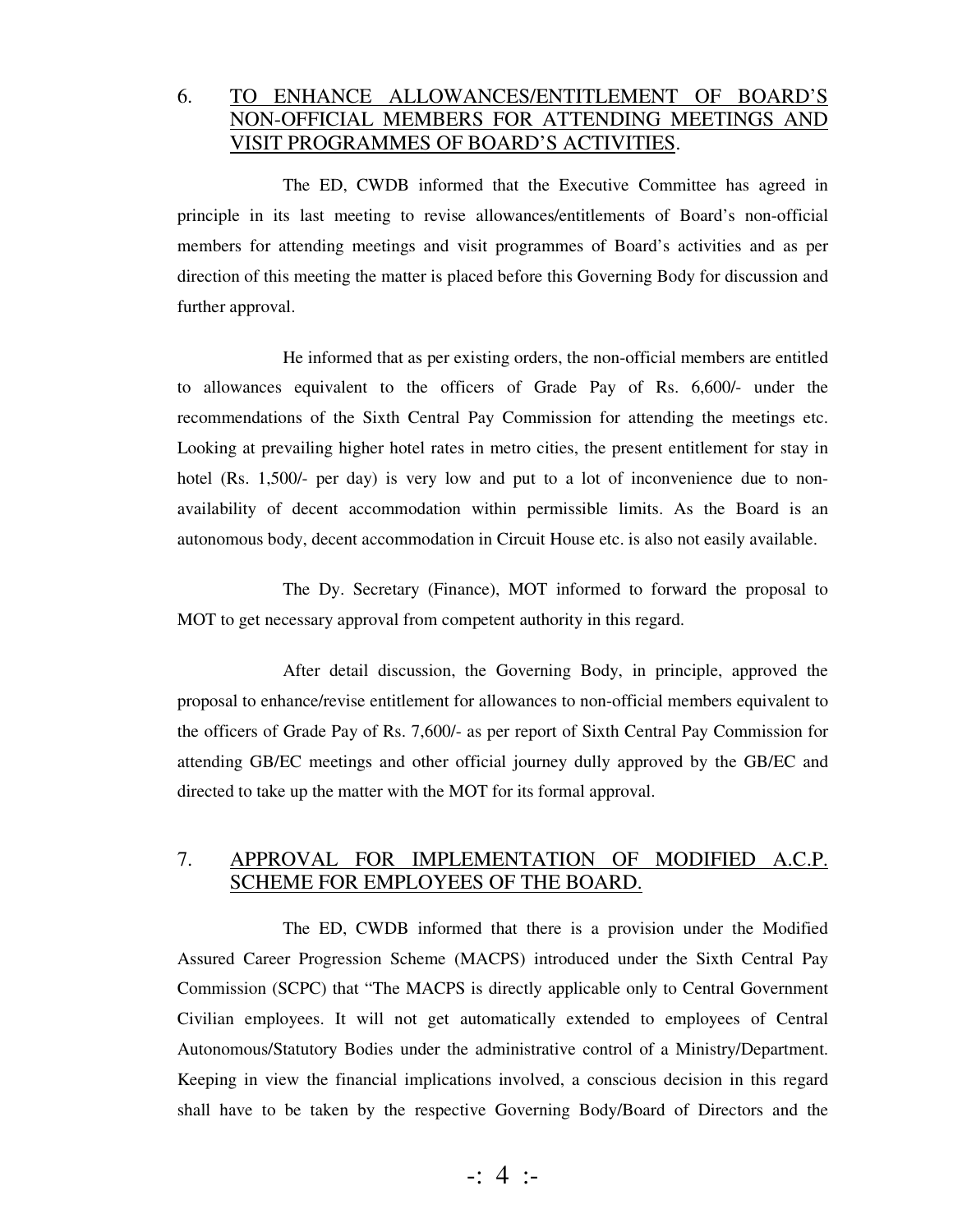administrative Ministry concerned and where it is proposed to adopt the MACPS, prior concurrence of Ministry of Finance shall be obtained."

 The Governing Body agreed with above conscious decision and directed to forward the proposal to the MOT for implementation of MACPS in the CWDB.

### 8. DISCUSSION AND APPROVAL OF ANNUAL REPORT AND AUDITED ACCOUNTS OF THE BOARD FOR THE YEAR 2008-09.

 The ED, CWDB placed the Annual Report and Audited Accounts of the Board for the year 2008-09 before the Board for its approval.

 The Governing Body approved the Annual Report and Audited Accounts of the CWDB for the year 2008-09.

#### 9. ADDITIONAL AGENDA ITEM :

### IDENTIFICATION OF ALTERNATIVE USES OF COARSAE WOOLS – Item submitted for consideration by the CMD, GUSHEEL

 The ED, CWDB informed that the Board has received an additional agenda item through E Mail message from Shri S. Chandrasekhar, CMD, Gujarat Sheep & Wool Development Corp. Ltd., Gandhinagar (GUSHEEL) regarding 'Identification of alternative uses of coarse wools' and with the permission of the Chairman, CWDB the same was placed before the Governing Body for discussion.

 The CMD, GUSHEEL mentioned in above agenda item that prices of different varieties of carpet grade wool produced in the country have declined sharply and it is urgently necessary to initiate measures to de-link the prices of such wool, especially coarser wools, from the fluctuating export demand for carpets.

 The suggestion by the CMD, GUSHEEL on finding out alternative avenues for appropriate use of carpet wools, which are going abegging in demand, because of recession trend, was well taken in the meeting. The possibility of diversified use in Technical Textiles is worth pursuing through Centres of Excellence set up by the MOT, of late.

 Shri T.R. Rao, Sr. Scientist, Wool Research Association, Thane informed that 4 Centres of Excellence set up by the MOT correspond to development of Geo Textiles, Agro Textiles, Medical Textiles and Protective clothing, in which role of wool and that too

 $-$ : 5 :-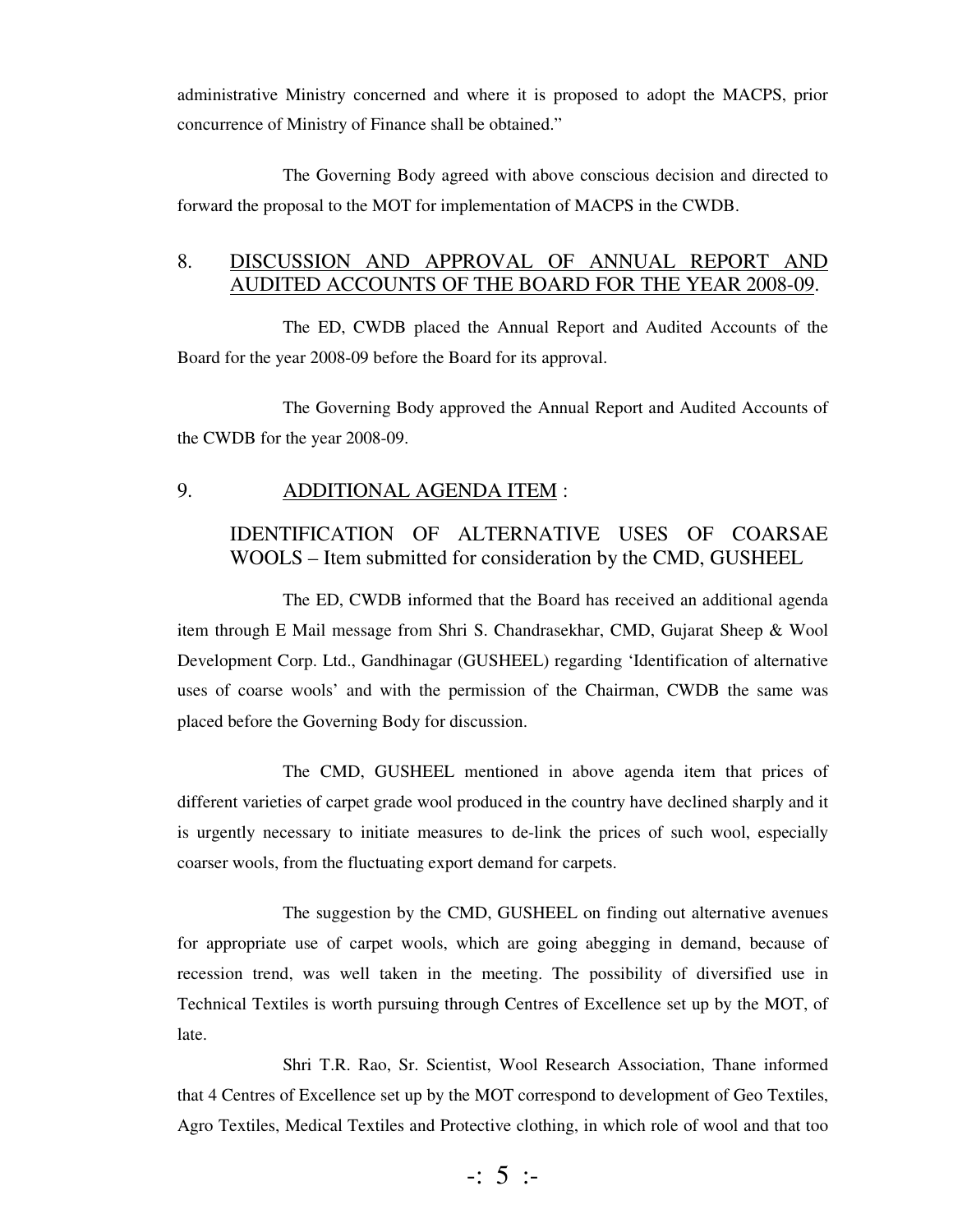for coarse variety wool is negligible. However 'Home Textiles' and Interior Textiles in an area, alongwith other industrial outlets which may have to be explored. He also informed that WRA has already initiated some work in Automotive textiles like Break liners etc. WRA has already submitted some R&D projects to CWDB for financial assistance in this aspects.

 After detail discussion, the Chairman decided to hold a separate meeting in detail with CMD, GUSHEEL and all other concerned on the subject to identify/initiate appropriate action in the matter for R&D measures.

## OTHER DISCUSSION :

i) Shri V.P. Verma, Non-official member from H.P. State informed that as per the decision of last Executive Committee he alongwith other members of a team visited the project area of Flight India, Nagpur under Sheep & Wool Improvement Scheme and found satisfactory implementation in the field. One another reputed organization of MOT i.e. WRA has also visited the project and graded the implementing agency as Good in their interim evaluation report. He explained that the WRA is satisfied with this NGO's work while Board's team has pointed out irregularities in implementation of Board's schemes. The team officer of the Board mentioned that there is about 6,000 sheep in Chandrapur area while WRA and NGO have mentioned about 36,000 sheep. It appears that the officer of the Board has submitted the biased report with indiscipline behaviour looking at huge difference in sheep population. The officer of the Board should be reprimanded and Board has agreed and directed to Executive Director to examine the matter and submit the report to MOT.

ii) The GM, H.P. State Wool Marketing Fed. Ltd., Shimla informed that the funds for Health is required in different component and vary from State to State and requested to allow for inter-component adjustment under the component of Health Care of Sheep & Wool Improvement Scheme of CWDB.

 It was decided that with the prior approval of concerned Directorate of State Animal Husbandry Department, the ED, CWDB may allow to implementing agencies for inter-component adjustment to purchase medicines within overall limit of Rs. 18/- sheep per year.

-: 6 :-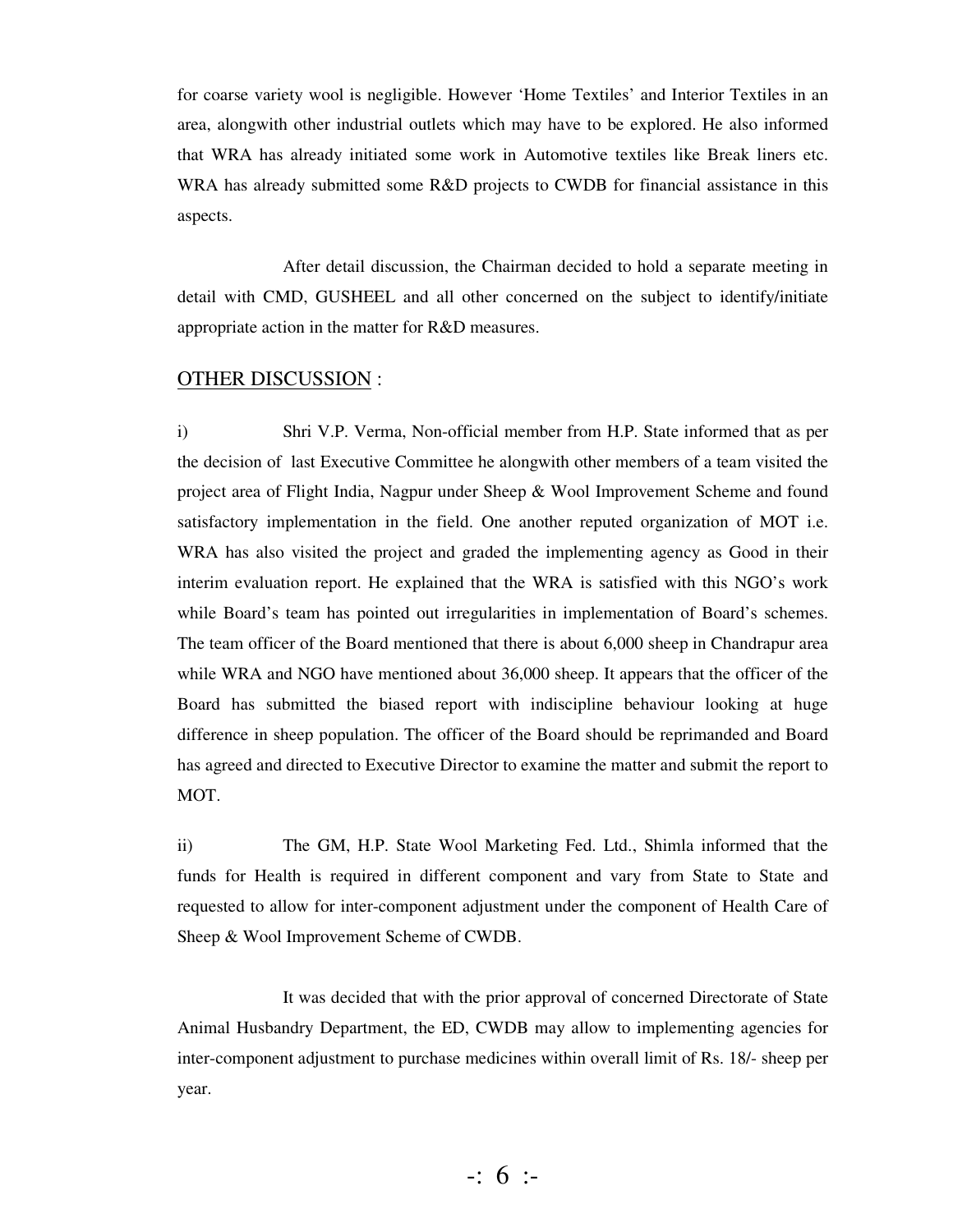The GM, H.P. State Wool Marketing Fed. suggested to impart training programmes for Board's employees under its different works and how to prepare and submit the report to higher authorities with its creditably etc.

 The GM, H.P. State Wool Marketing Fed., Shimla informed that their Federation is presently involved in implementation of all schemes and programmes of the Board and he impressed and appreciated with the work of the Executive Director, CWDB about prompt and positive response on any quarry/difficulties as and when require by him under any schemes of the Board.

iii) Shri Sangram Bharwad, non-official member from Gujarat State suggested to explore possibility for introduction of Minimum Support Price system for raw wool in country to provide remunerative returns to wool growers as sale of wool has shown a reducing trend continuously and requested to take up the matter with the MOT.

iv) During the discussion regarding expansion of Board's activities, the Governing Body agreed that the CWDB must be strengthened with higher rank of technical posts from different sectors of wool development and to open some branch offices at important locations. The Governing Body approved to hire some highly technical experts on deputation basis from Central Sheep & Wool Research Institute (CSWRI - ICAR), Wool Research Association and State Animal Husbandry Departments and initially focused on opening of sub-office at New Delhi only. They will examine the project proposals, help in preparing feasible and viable proposal, proper implementation and regular monitoring of projects in the field.

The meeting ended with a vote of thanks to the Chair.

**\*\*\*\*\*\*\*\*\***